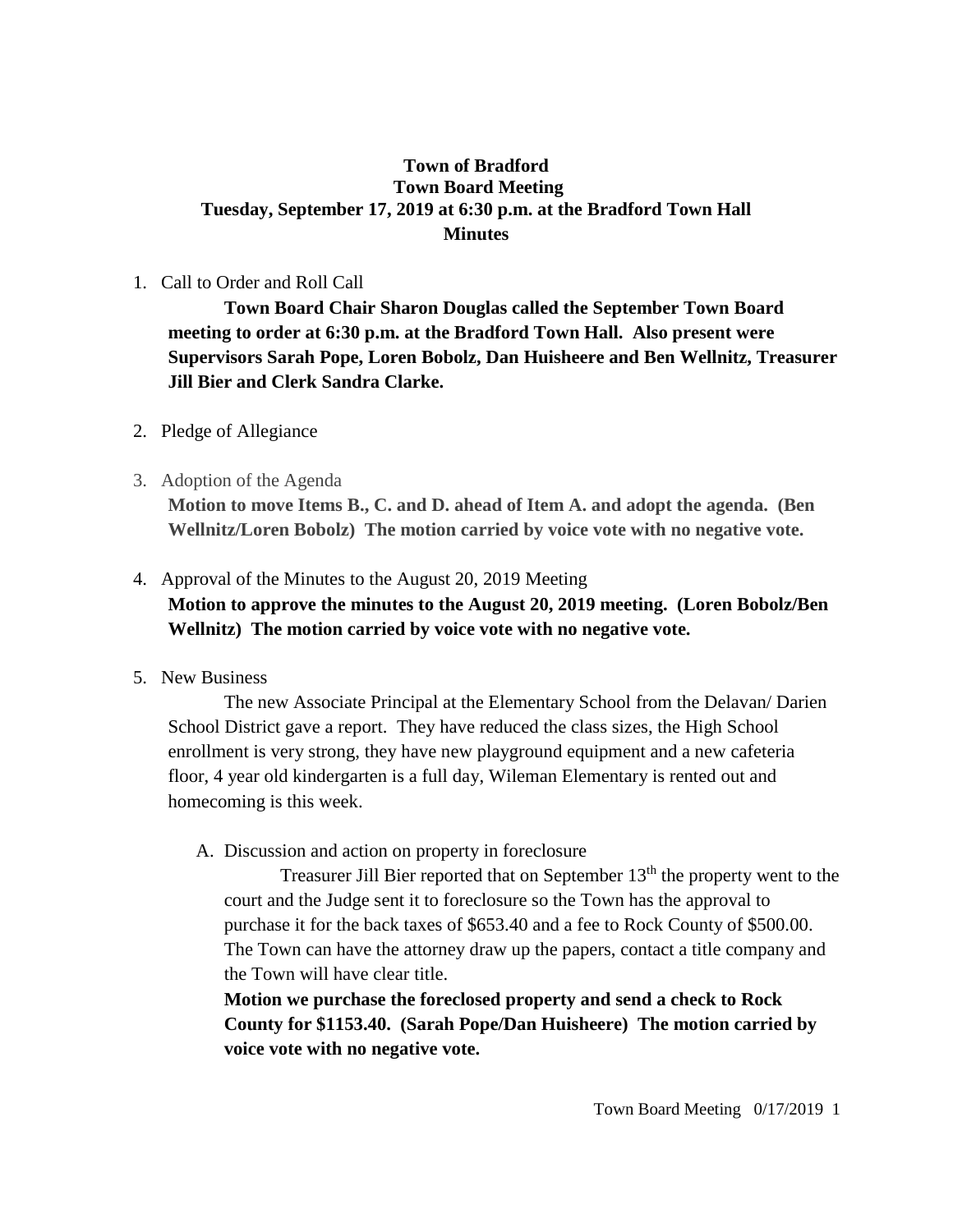B. Discussion and action on application for Multimodal Local Supplement (MLS) application

Ryan Rudzinski from Battermans stated that the Multimodal Local Support Program has a sharing of 90% State and 10% Local. A project submitted for this would need to show that it would have an economic impact, improve traffic pattern, improve commerce and improve connectivity to other communities. He recommended that the Town apply for both an MLS project and a TRID project. He stated that the Town could submit up to three applications. For the MLS program he would recommend Creek Road from Odling Road to the bridge over Turtle Creek and possibly add in O'Riley Road from Creek Road south to the railroad tracks. An application would be due by December  $6<sup>th</sup>$ .

Loren Bobolz asked if they could add in the west end of Creek Road from Gordy Rye's to Emerald Grove Road. Ryan Rudzinski advised that it is best to do one specific area and not add other area.

**Motion to have Batterman do the paperwork for the MLS application and if possible, see if they could add in the west end of Creek Road, and if not do the east end. (Dan Huisheere/Loren Bobolz) The motion carried by voice vote with no negative vote.**

Ryan Rudzinski stated that they could apply for a TRID project also and the cost for one application would be \$1700 and for two applications it would be \$2500.

**Motion to have Battermans do both applications (MLS and TRID) and for the TRID project do an application for O'Riley Road from Creek Road to the railroad tracks. (Dan Huisheere/Loren Bobolz) The motion carried by voice vote with no negative vote.**

Ryan Rudzinski stated that they already have the traffic numbers for Creek Road from the railroad bridge project.

#### C. Discussion and action on report by Fire District Representative

**Ryan Wellnitz, Colin Cleland and Mike Mullooly were present from the Fire District. Loren Bobolz reported that they had received the budget at the meeting on Thursday night. He added that they have a detailed replacement plan. Chief Wright has submitted his resignation effective February 1st . They have put out applications for a full time chief. The proposed budget included enough for a full time fire chief. He added that there is no change for 2020 and to do this they had moved line items around. They will finalize the budget at the October meeting. Andrea Jacobs is not interested in doing the payroll and expenses so they are looking for someone to do that.**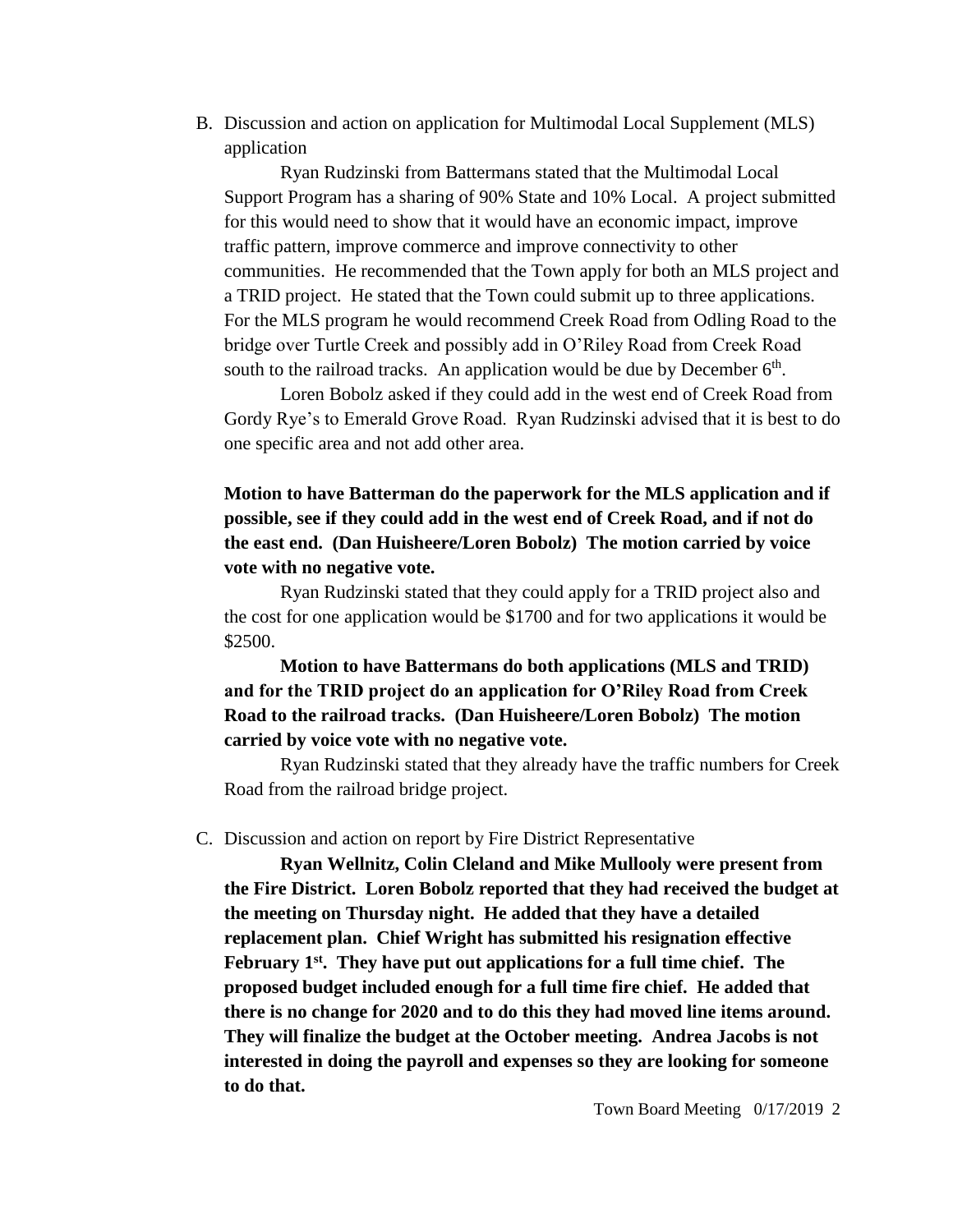D. Discussion and action on 2020 Fire District Budget

 **The Board reviewed the Fire District Budget. The budget is projected to be about the same as last year. The budget included an estimated amount for a full time fire chief and other items were changed and moved to accommodate this without increasing the budget. The budget included the estimated budget for 2018 but did not include an accounting of the actual figures for 2018. Ryan Wellnitz will check on the Town of Bradford's share of the budget for 2019 as listed, as it differs from what was actually paid, and on what the Town's share of the budget will be for 2020. The Fire District Budget will be finalized at the October meeting.**

E. Discussion of issue at Shady Hill Mobile Home Court

The fire department responded to a controlled fire at the mobile home park. The fire was out by the road and had been called in by someone passing by.

**Attorney Oellerich sent a letter to Mr. Merriam and called and left a message. Mr. Merriam called back and said he wasn't aware of the requirement of no additions or alterations of the homes in the mobile home park other than a deck no larger than 10' x 12' with no roof or walls but with a railing around the exterior. However, Mr. Merriam had attended the meeting in 2018 at the attorney's office at which he had been informed of this requirement and had received a follow-up letter detailing this and other requirements. Chairperson Sharon Douglas has dropped off letters in both English and Spanish twice and asked the manager to distribute them to the residents. Mr. Merriam told Attorney Oellerich he would enforce the requirement.** 

- F. Discussion and action on Zoning Officer Report **There was no Zoning Report for this month.**
- G. Discussion and action on Supervisors' evaluation of their sections of roads

**Dan Huisheere and Loren Bobolz cleaned a tree out of the ditch on Creek Road. The S curve sign on O'Riley Road north of Creek Road has been shot up. The "rough road" post and sign for O'Riley Road were stolen. Someone cut the 45 mph sign off the posts the northwest and southeast sides of the intersection of Creek Road and Carvers Rock Chair Sharon Douglas will get pictures and call the Sheriff's Department.** 

Town Board Meeting 0/17/2019 3 H. Discussion and action on roadwork, including but not limited to tree trimming, culvert repair and replacement, crack filling, ditching, shouldering, maintenance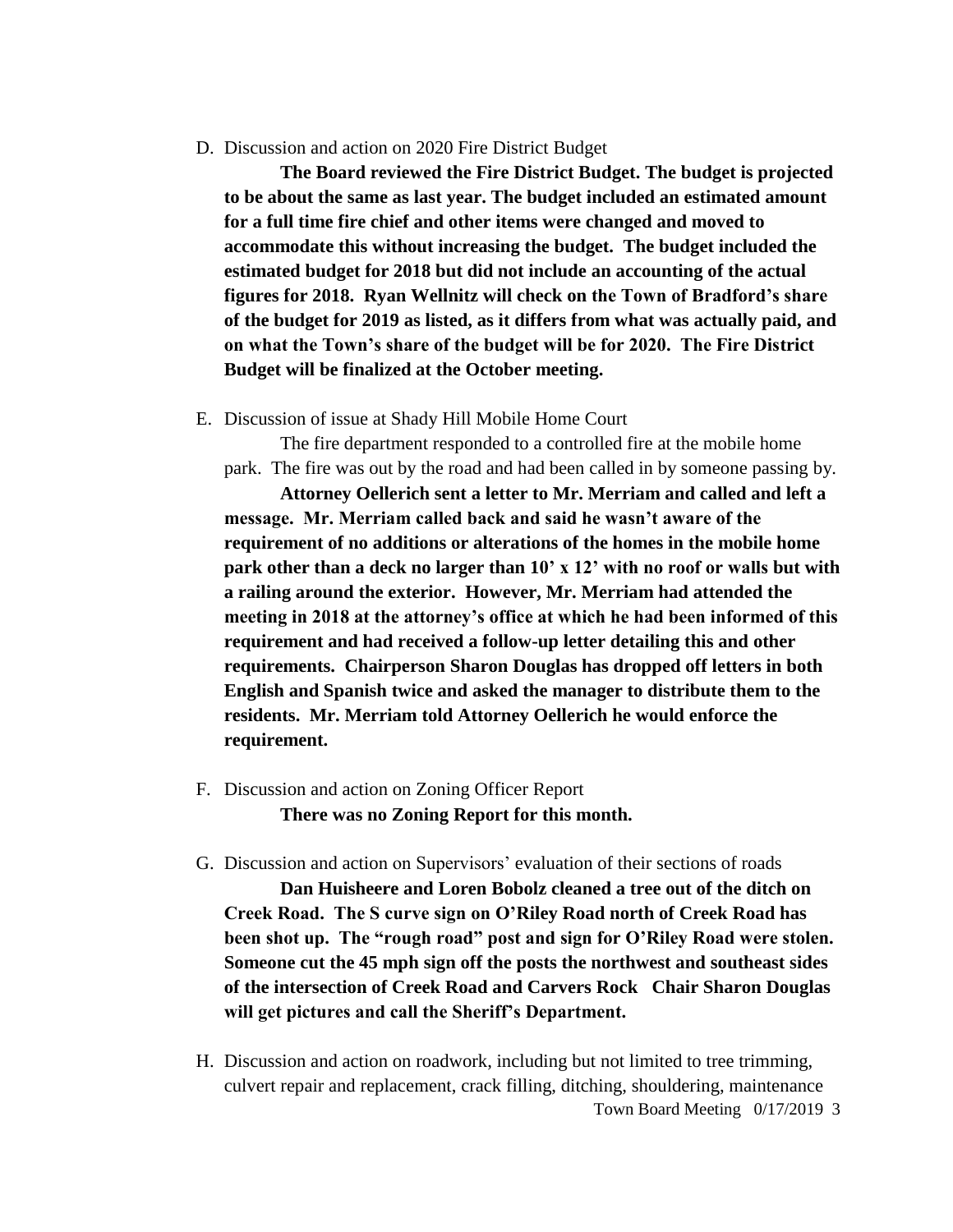including replacement of signs and posts, paver repair, pot hole filling, Creek Road and Emerald Grove Bridge Projects

**Chair Sharon Douglas stated that "rough road" signs need to be put up on Odling Road. In regard to weight limit posting in the spring Chair Sharon Douglas reported that Lange has sent information that this would be the time to order the signs and they would need to be put up about the first week of March and be up until April 25th to May 1st . Loren Bobolz offered to count the number of signs needed.** 

**Sharon and Wayne Douglas repaired the area on Rye Drive that is under the road agreement with Jim Churchill because they had received a complaint.**

**Chair Sharon Douglas reported that Enbridge had notified her that they would be working on their site on Creek Road and also in the Town of Clinton.**

**Chair Sharon Douglas thanked Ben Wellnitz for clearing out the brush on the south side of the guardrail on the bridge over Turtle Creek on Creek Road. A yellow and black sign is needed on the southeast corner of the bridge.** 

**Chair Sharon Douglas received correspondence from Zach Pearson that the bid letting date for the Creek Road Railroad Bridge Project is scheduled for March 10, 2020. The anticipated construction starting date is May 4, 2020 and the anticipated completion date is June 30, 2020.** 

**There is a tree in the ditch across from Mike Mullooly's house and another on Carvers Rock Road on the east side between Ruth Inman's and the park to be cleared out.**

**The ditching on Minkey Road near the large culvert could come out of the line item for shouldering not yet used of \$2500 on the roadwork cash flow. Dan Huisheere will obtain an estimate for removing trees on Creek Road east of the railroad bridge from Paul Luety and Sharon Douglas will check with Bryce Nass.** 

- I. Discussion and action on Town Hall Repair Committee Report **Nothing.**
- J. Discussion and action on approval of Driveway Permit Applications **No applications.**
- K. Discussion and action on approval of Utility Permit Applications **No applications.**